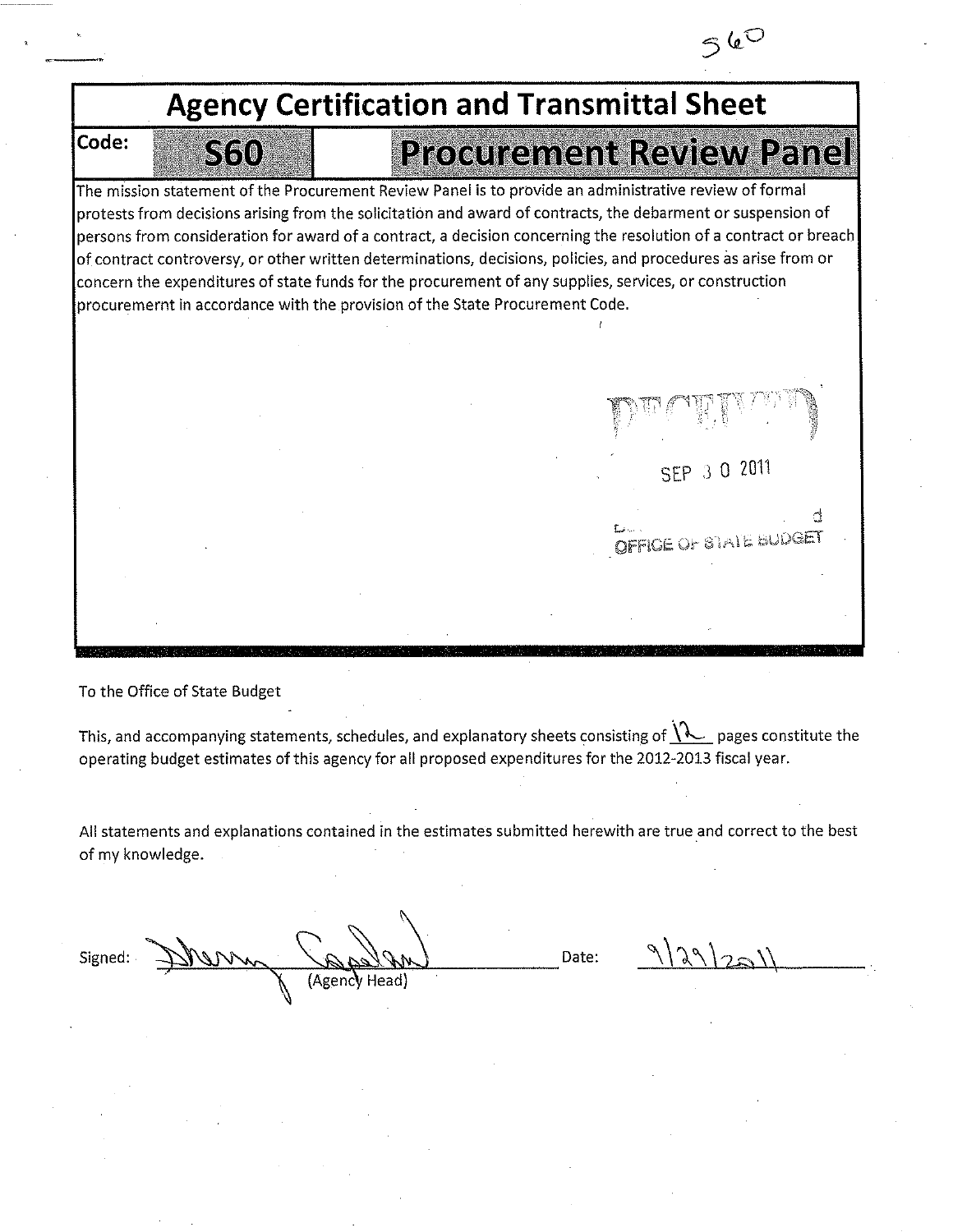#### **I. EXECUTIVE SUMMARY**

### A. **Agency Section/Code/Name:**

Section 83/S60/Procurement Review Panel

### B. **Summary Description of Strategic or Long-Term Goals:**

To provide an administrative review of formal protests from decisions arising from the solicitation and award of contracts, the debarment or suspension of persons from consideration for award of a contract, a decision concerning the resolution of a contract or breach of contract controversy, or other written determinations, decisions, policies, and procedures as arise from or concern the expenditures of state funds for the procurement of any supplies, services, or construction procurement in accordance with the provision of the State Procurement Code. The Panel has only one objective and that is to hold timely hearings and/or resolve vendor disputes without a formal hearing and in an economical way to benefit the state financially. This budget plan supports the mission and objective of the Procurement Review Panel.

### C. **2011-2012 Agency Recurring Base Appropriation:**

State \$111,930.00 Federal \$0<br>Other \$30 \$3000.00

- D. **Number of Budget Categories:**
	- 1
- E. **Agency-wide Vacant FTEs** Vacant FTEs as of July 31, 2011: 0 % Vacant 0%

### F. **Efficiency Measures:**

Purchase of the Adobe Acrobat Software, which allows the Panel to receive and transfer files electronically. This saves time and eliminates the costs of providing printed copies of the initial record of the protest to the parties involved (protestants, state agencies, and their attorneys.)

### G. **Number of Provisos:**

1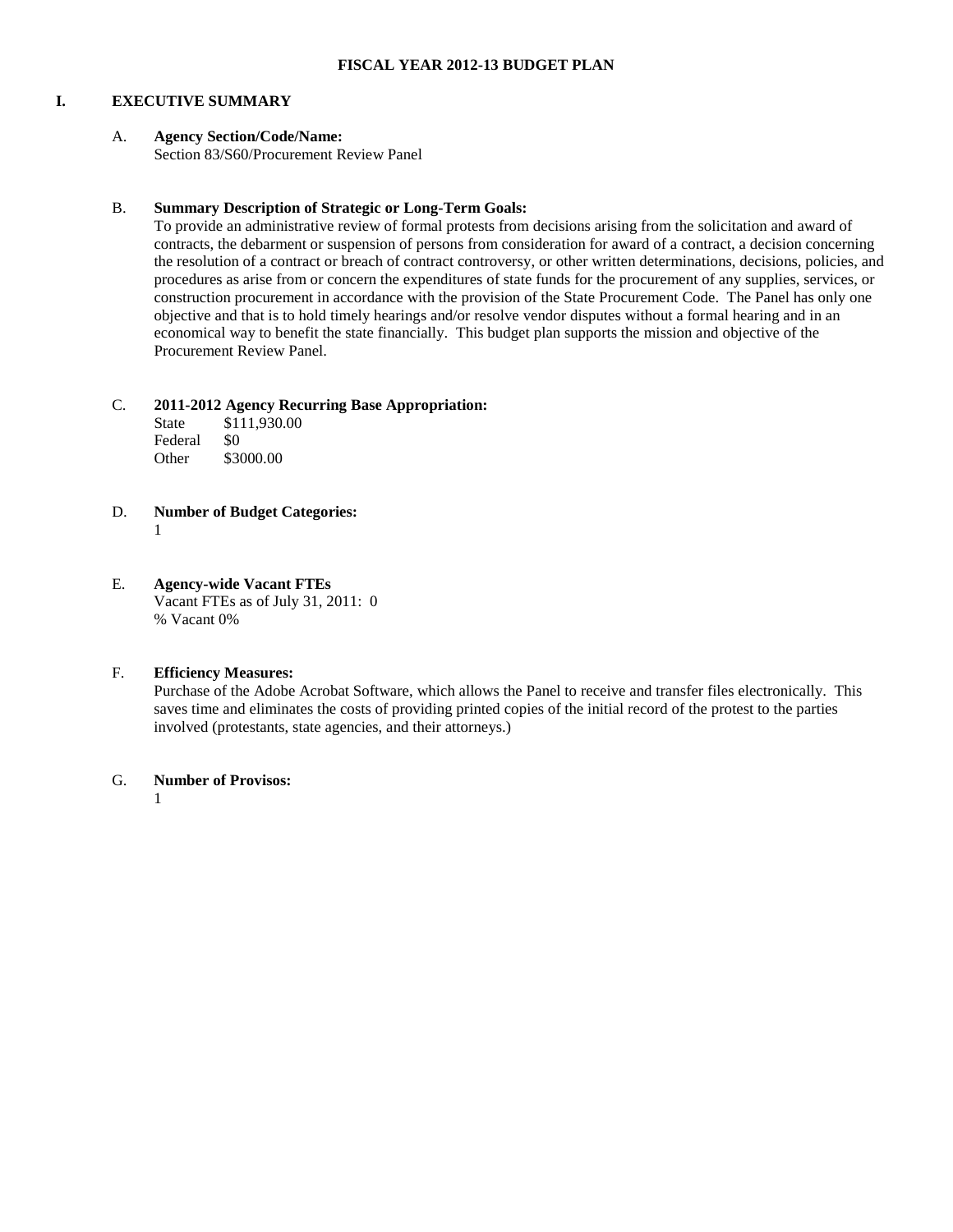**IIA. OPERATING BUDGET PROGRAMS Section 83, S60 Procurement Review Panel**

#### **SUMMARY OF OPERATING BUDGET PROGRAMS FOR FY 2012-13**

|                                                                              | <b>OPERATING BUDGET PROGRAMS</b>                                                                                                                                            |                 | <b>FUNDING</b> |              |         | <b>FTEs</b> |        |              |         |       |       |
|------------------------------------------------------------------------------|-----------------------------------------------------------------------------------------------------------------------------------------------------------------------------|-----------------|----------------|--------------|---------|-------------|--------|--------------|---------|-------|-------|
|                                                                              | <b>Activity</b>                                                                                                                                                             | <b>Activity</b> | Non-Recurring  | Recurring    |         |             |        |              |         |       |       |
| <b>Title</b>                                                                 | <b>Name</b>                                                                                                                                                                 | No.             | <b>State</b>   | <b>State</b> | Federal | Other       | Total  | <b>State</b> | Federal | Other | Total |
| Hearings                                                                     | Adminstration                                                                                                                                                               | 1436            |                | 94.183       |         |             | 94.183 | 1.85         |         |       | 1.85  |
| Adminstration                                                                | Adminstration                                                                                                                                                               | 1435            |                | 23,796       |         |             | 23.796 | 0.15         |         |       | 0.15  |
|                                                                              |                                                                                                                                                                             |                 |                |              |         |             |        |              |         |       | 0.00  |
|                                                                              |                                                                                                                                                                             |                 |                |              |         |             |        |              |         |       | 0.00  |
|                                                                              |                                                                                                                                                                             |                 |                |              |         |             |        |              |         |       | 0.00  |
|                                                                              |                                                                                                                                                                             |                 |                |              |         |             |        |              |         |       | 0.00  |
|                                                                              | For additional rows, place cursor in this gray box and press "Ctrl" + "b". (You need to start in this gray box for each row needed or the formulas will not copy properly.) |                 |                |              |         |             |        |              |         |       |       |
| TOTAL OF ALL OPERATING BUDGET PROGRAMS<br>117.979<br>117.979<br>2.00<br>0.00 |                                                                                                                                                                             |                 |                |              | 0.00    | 2.00        |        |              |         |       |       |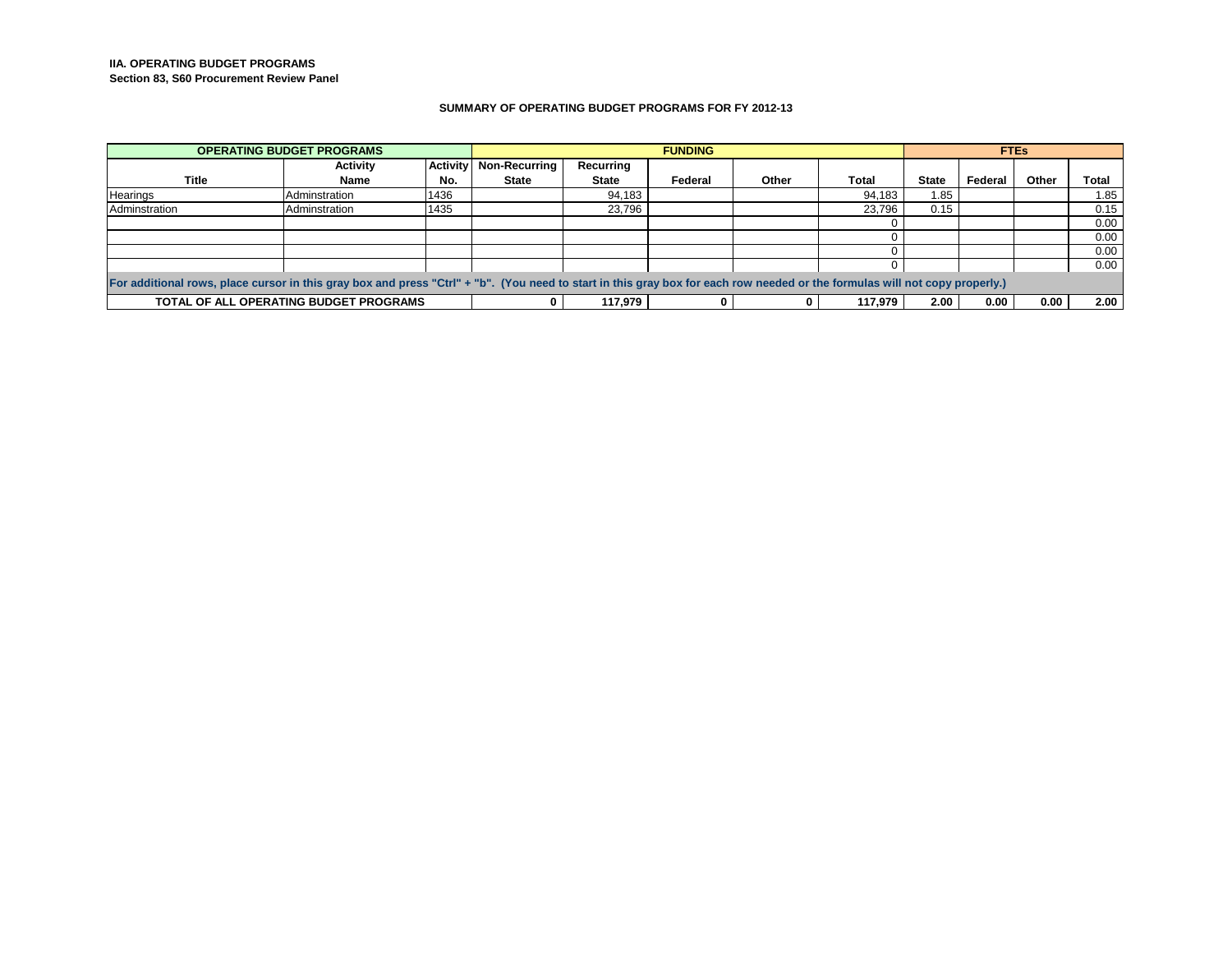## **SUMMARY OF CAPITAL BUDGET/NON-RECURRING REQUESTS FOR FY 2012-13**

|         | <b>CAPITAL BUDGET/NON-RECURRING REQUESTS</b>                                                                                                       |                 |                 | <b>Additional</b> | <b>Previously</b>  | <b>Total</b>      |              |  |  |
|---------|----------------------------------------------------------------------------------------------------------------------------------------------------|-----------------|-----------------|-------------------|--------------------|-------------------|--------------|--|--|
| Project | Project                                                                                                                                            | <b>Activity</b> | <b>Activity</b> | <b>State</b>      | <b>Authorized</b>  | <b>Other Fund</b> | Project      |  |  |
| $No.*$  | <b>Name</b>                                                                                                                                        | <b>Name</b>     | No.             | <b>Funds</b>      | <b>State Funds</b> | <b>Sources</b>    | <b>Total</b> |  |  |
| N/A     |                                                                                                                                                    |                 |                 |                   |                    |                   |              |  |  |
|         |                                                                                                                                                    |                 |                 |                   |                    |                   |              |  |  |
|         |                                                                                                                                                    |                 |                 |                   |                    |                   |              |  |  |
|         |                                                                                                                                                    |                 |                 |                   |                    |                   |              |  |  |
|         |                                                                                                                                                    |                 |                 |                   |                    |                   |              |  |  |
|         | For additional rows, place cursor in this gray box and press "Ctrl" + "c". (You need to start in this gray box for each row needed or the formulas |                 |                 |                   |                    |                   |              |  |  |
|         | will not copy properly.)                                                                                                                           |                 |                 |                   |                    |                   |              |  |  |
|         | <b>TOTAL OF ALL CAPITAL BUDGET/NON-RECURRING REQUESTS</b>                                                                                          |                 |                 |                   |                    |                   |              |  |  |

\*if applicable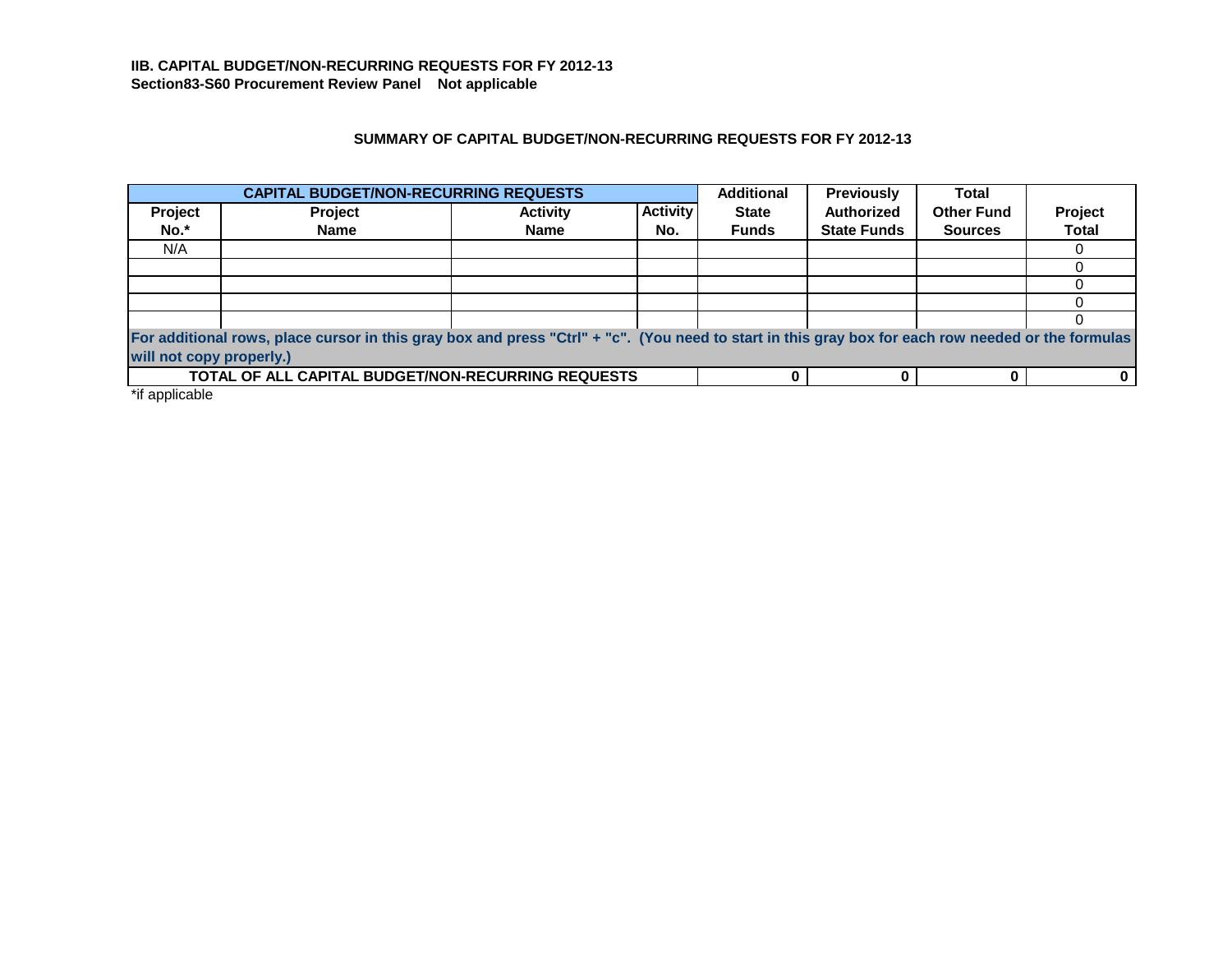# III. Budget Category Justification Sheet Agency Code Agency Name

**A. Summary description of programs and how they relate to the mission of the agency:** The Procurement Review Panel has one program comprised of 2 activities, Administration and Hearings. The panel is responsible for providing an administrative review of formal protest of decisions arising from solicitation award of contracts; the department or suspension of a person from consideration for award of a contract; a decision concerning the resolution of a contract or breach of contract controversy; or any other decision, policy, or procedure arising from or concerning the expenditure of state funds for the procurement of any supplies, services, or construction procurement in accordance with the provisions of the State Procurement Code. The mission and values of the Panel include the production of timely hearings to accommodate vendors and the state in the effective and fair performance of state contracts.

### **B. Budget Program Number and Name:** I. Administration

#### **C. Agency Activity Number and Name:**

Note: If more than one activity maps to this program; provide all activity numbers, names, and approximate funding amounts.

| Activity | <b>Activity Name</b> | State Non- | <b>State</b> | Federal | Other    | Total      |
|----------|----------------------|------------|--------------|---------|----------|------------|
| Number   |                      | Recurring  | Recurring    |         |          |            |
| 1435     | Administration       |            | 23,796.38    |         |          | 23,796.38  |
| 1436     | <b>Hearings</b>      |            | 94,182.72    |         | 3,000.00 | 97,182.72  |
|          |                      |            |              |         |          |            |
|          |                      |            |              |         |          |            |
|          |                      |            | 117,979.10   |         |          | 120,979.10 |

**D. Performance Measures:** The Procurement Review Panel received 9 protests in Fiscal Year 2010-11; 4 hearings were held, 3 withdrawn and 2 were dismissed on legal grounds.

7 Protest were received in Fy2009-10; 3 hearings were held, 2 withdrawn, 1 dismissed on legal grounds and 1 was a settlement agreement.

6 protest were received in FY 2008-09:, 2 hearings were held, 2 withdrawn, 1 dismissed on legal grounds and 1 had a settlement agreement. The Procurement Review Panel always tries to work with vendors to resolve disputes without a formal hearing and in an economical way to benefit the state financially.

- **E. Program Interaction:** The Procurement Review Panel has one objective and that is to hold timely hearings and/or resolve vendor disputes in a non biased manner. The panel is staff by two employees.
- **F. Change Management:** The mission and focus has not changed in the last five years**.**

### **G. Detailed Funding Information:**

| FY 2012-13 Cost Estimates: | <b>State</b><br><b>Non-Recurring</b> | <b>State</b><br>Recurring | Federal | Other | Total   |
|----------------------------|--------------------------------------|---------------------------|---------|-------|---------|
| Number of FTEs*            |                                      |                           | 0.00    | 0.00  | 2.00    |
|                            |                                      |                           |         |       |         |
| Personal Service           | \$0                                  | \$76315                   | \$0     | \$0   | \$76315 |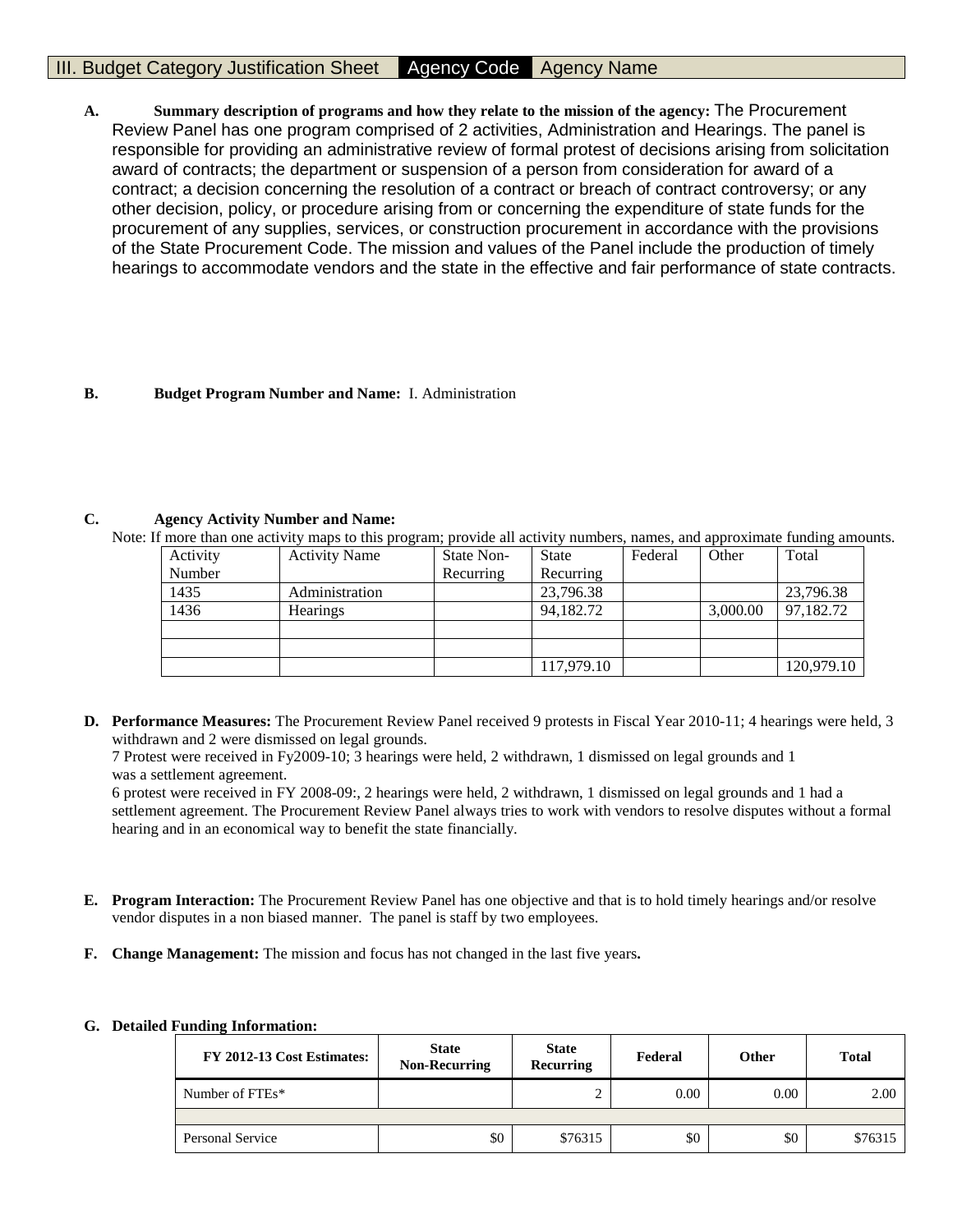# III. Budget Category Justification Sheet Agency Code Agency Name

| <b>Employer Contributions</b>                                                                | \$0 | \$20337.22 | \$0 | \$0     | 20337.22                        |  |  |  |
|----------------------------------------------------------------------------------------------|-----|------------|-----|---------|---------------------------------|--|--|--|
|                                                                                              |     |            |     |         |                                 |  |  |  |
| Program/Case Services                                                                        | \$0 | \$0        | \$0 | \$0     | $\begin{matrix} 0 \end{matrix}$ |  |  |  |
| Pass-Through Funds                                                                           | \$0 | \$0        | \$0 | \$0     | \$<br>$\Omega$                  |  |  |  |
| <b>Other Operating Expenses</b>                                                              | \$  | 21326.85   | \$0 | \$3000. | \$24,326.85                     |  |  |  |
|                                                                                              |     |            |     |         |                                 |  |  |  |
| 117,979.07<br>\$<br>\$120,979.07<br>\$<br>\$<br>$\overline{0}$<br><b>Total</b><br>$\Omega$   |     |            |     |         |                                 |  |  |  |
| * If new FTEs are needed, please complete Section G (Detailed Justification for FTEs) below. |     |            |     |         |                                 |  |  |  |

Is this budget category or program associated with a Capital Budget Priority? No If yes, state Capital Budget Priority Number and Project Name:. N/A

Please List proviso numbers that relate to this budget category or programs funded by this category. 83.1

#### **H. Changes to the Appropriation:**

Please explain any changes, to include re-alignments and funding or FTE increases requested in this year's appropriation, as detailed below:

| unding' |  |
|---------|--|
|---------|--|

| Year          | State Non- | <b>State Recurring</b> | Federal | Other (Earmarked) |
|---------------|------------|------------------------|---------|-------------------|
|               | Recurring  |                        |         | or Restricted)    |
| 2011-2012 Act |            | 111.930.00             |         | 3000.00           |
| 2012-2013 Act |            | 117,979.10             |         | 3000.00           |
| Difference    |            | 6049.10                |         |                   |
| % Difference  |            | 5.40%                  |         |                   |

Explanation of Changes: Fixed charges for the Procurement Review Panel is 107,987.62 which includes a 4.3% increase in the retirement contributions and an increase in the employer share of the State Health Plan. The additional 9,991.45 is to hold seven hearings. These costs in include travel, per diem, meals, court reporter and hotel rooms if applicable.

#### **I. Revenue Estimates:**

Please detail Sources of revenue for this program, identified by SAP fund number if a live SCEIS agency or the STARS number if a STARS agency. If several sources remit to a single sub fund that cannot be split by source and appropriation or program, provide an estimate of the revenue dedicated to this program.

| <b>SAP Fund</b> | Source     | General | Other        | Earmarked   Restricted | Federal |
|-----------------|------------|---------|--------------|------------------------|---------|
| Number          | Name       | Fund    | <b>State</b> |                        |         |
| 4110020000      | Filing fee |         | 3000.00      |                        |         |
|                 |            |         |              |                        |         |
|                 |            |         |              |                        |         |
|                 |            |         |              |                        |         |

If expenditures for this program are greater than known or estimated revenues and the intent is to bridge part of this shortfall by drawing down balances in agency accounts or reserves, indicate the accounts and amount of the current reserve or balance that will likely be used below.

Please detail the long-term sustainability of this program if cash reserves are needed to operate.

If there is federal fund or other fund spending authority requested above the revenue streams detailed above, please indicate the amount and explanation for each.

### **J. FTE Positions:**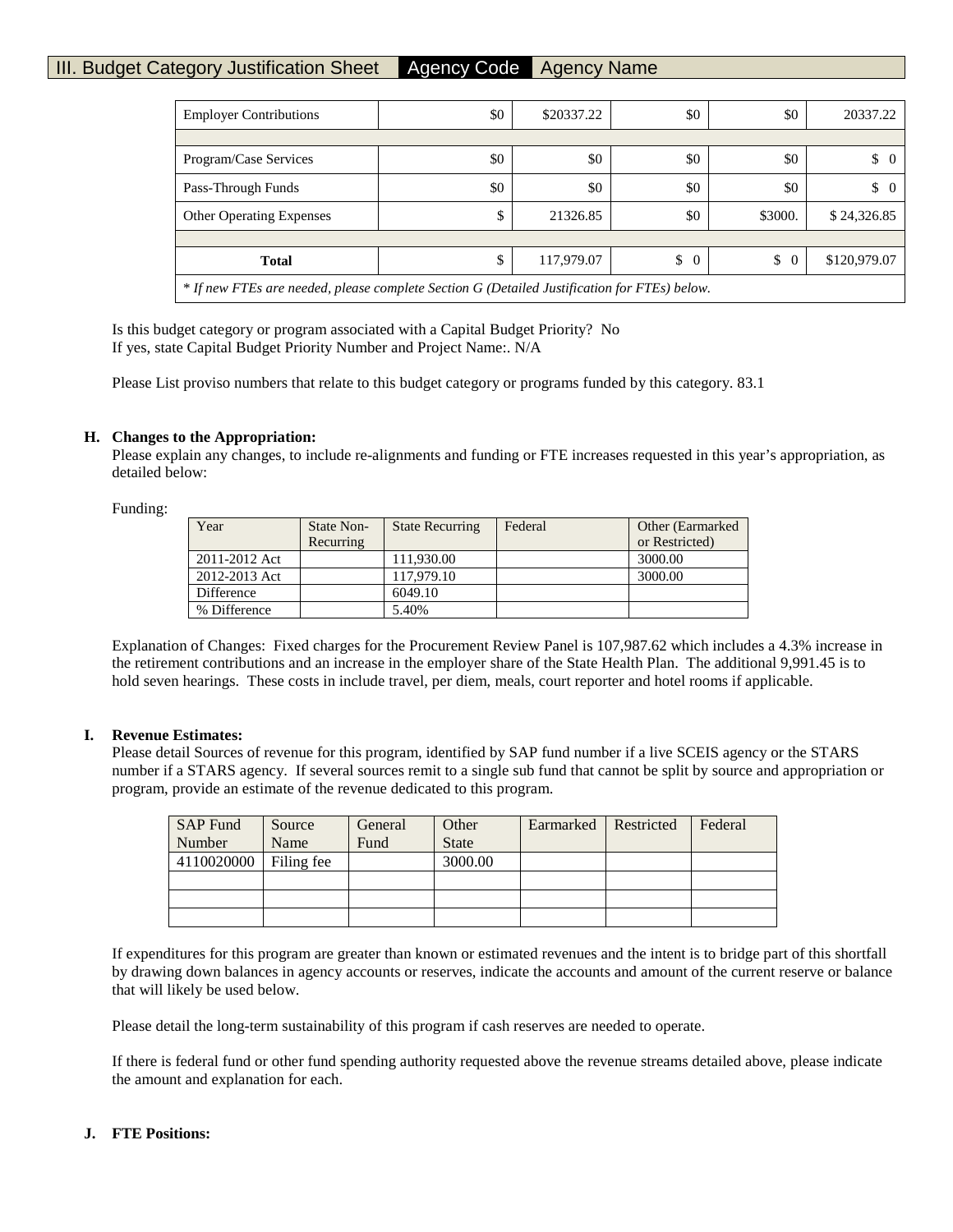# III. Budget Category Justification Sheet Agency Code Agency Name

Please detail the number of FTE's filled (F) by the program as of June 30 of each fiscal year, and the number authorized (A) by the Appropriations Act.

| <b>Fiscal Year</b> | <b>State</b>  | Other-<br><b>Earmarked or</b><br><b>Restricted</b> | Federal | <b>Total</b>   | Temporary,<br><b>Temporary Grant,</b><br><b>Time</b> -limited |
|--------------------|---------------|----------------------------------------------------|---------|----------------|---------------------------------------------------------------|
| 2012-2013<br>(A)   | ↑             |                                                    |         | $\overline{2}$ |                                                               |
| 2011-2012<br>(A)   | ↑             |                                                    |         | $\overline{2}$ |                                                               |
| 2010-2011<br>(F)   | ◠             |                                                    |         | $\overline{2}$ |                                                               |
| 2010-2011<br>(A)   | ◠             |                                                    |         | 2              |                                                               |
| (F)<br>2009-2010   | ↑             |                                                    |         | $\overline{2}$ |                                                               |
| 2009-2010<br>(A)   | 2             |                                                    |         | $\overline{2}$ |                                                               |
| 2008-2009<br>(F)   | ◠             |                                                    |         | $\overline{2}$ |                                                               |
| 2008-2009<br>(A)   | 2             |                                                    |         | $\overline{2}$ |                                                               |
| 2007-2008<br>(F)   | $\mathcal{D}$ |                                                    |         | $\overline{2}$ |                                                               |
| 2007-2008<br>(A)   | ↑             |                                                    |         | $\overline{2}$ |                                                               |

#### **K. Detailed Justification for FTEs:**

- (1) Justification for New FTEs
	- (a) Justification: N/A
	- (b) Future Impact on Operating Expenses or Facility Requirements: N/A

#### (2) **Position Details:**

|                               | <b>State</b> | Federal | <b>Earmarked</b> | <b>Restricted</b> | <b>Total</b> |
|-------------------------------|--------------|---------|------------------|-------------------|--------------|
| Position Title:               |              |         |                  |                   |              |
| Number of FTEs                | 0.00         | 0.00    | 0.00             | 0.00              | 0.00         |
| Personal Service              | \$0          | \$0     | \$0              | \$0               | ◡            |
| <b>Employer Contributions</b> | \$0          | \$0     | \$0              | \$0               | ◡            |

|                               | <b>State</b> | Federal  | <b>Earmarked</b> | <b>Restricted</b> | <b>Total</b> |
|-------------------------------|--------------|----------|------------------|-------------------|--------------|
| Position Title:               |              |          |                  |                   |              |
| Number of FTEs                | 0.00         | $0.00\,$ | 0.00             | 0.00              | 0.00         |
| Personal Service              | \$0          | \$0      | \$0              | \$0               | Φ            |
| <b>Employer Contributions</b> | \$0          | \$0      | \$0              | \$0               | ◡            |

|                               | <b>State</b> | Federal | <b>Earmarked</b> | <b>Restricted</b> | <b>Total</b> |
|-------------------------------|--------------|---------|------------------|-------------------|--------------|
| Position Title:               |              |         |                  |                   |              |
| Number of FTEs                | 0.00         | 0.00    | 0.00             | 0.00              | 0.00         |
| Personal Service              | \$0          | \$0     | \$0              | \$0               |              |
| <b>Employer Contributions</b> | \$0          | \$0     | \$0              | \$0               |              |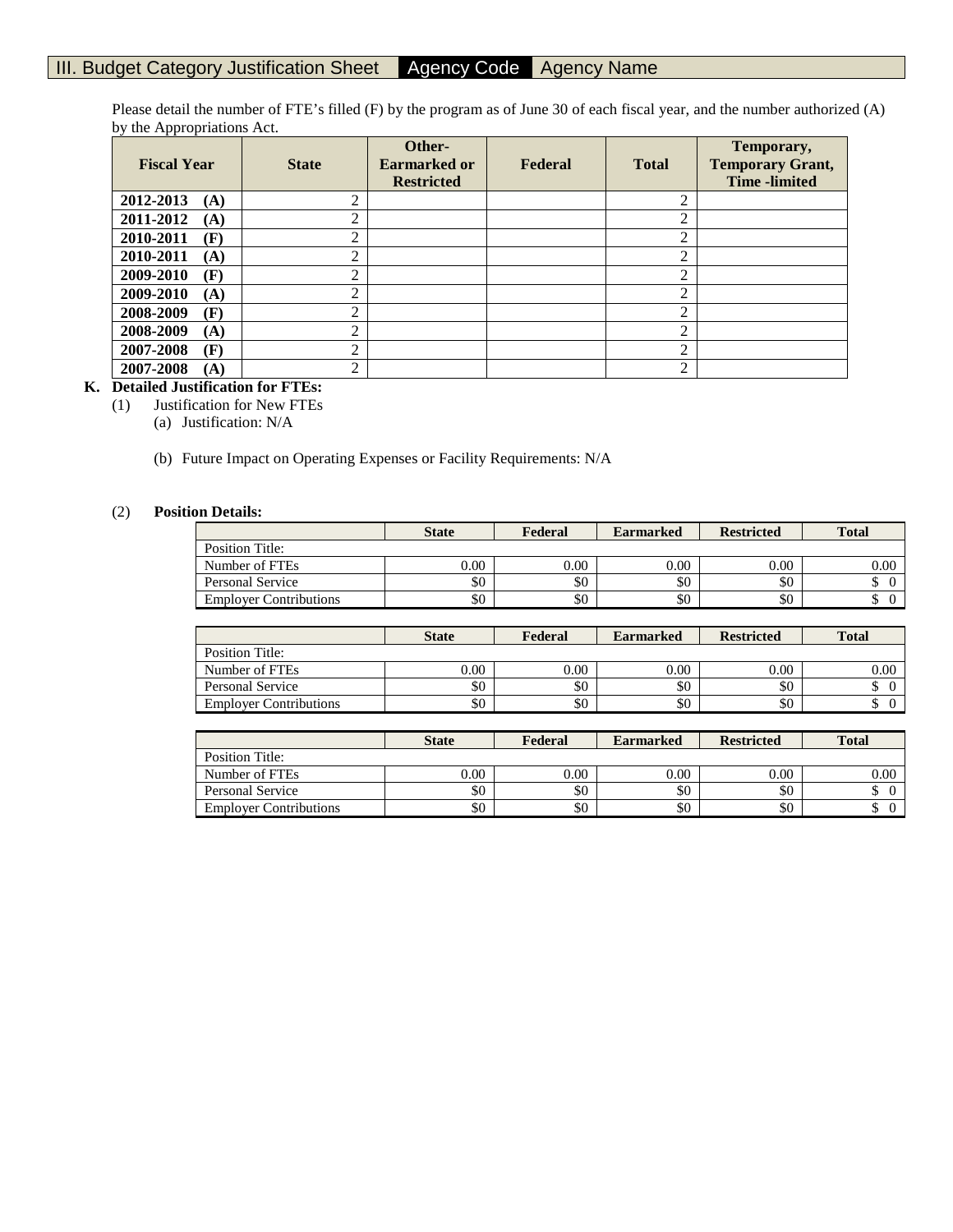| IV. Capital/Non-Recurring Appropriations Request |  | Agency Code   Agency Name |
|--------------------------------------------------|--|---------------------------|
|                                                  |  |                           |

**A. Project Name: Not applicable**

- **B. Project Approval:**
- **C. Statement of Need:**

### **D. Agency Activity Number and Name:**

Note: If more than one activity maps to this project provide all activity numbers, names, and approximate funding amounts.

|               |                      | <b>State Non-</b> | <b>State</b> |              |              |                    |
|---------------|----------------------|-------------------|--------------|--------------|--------------|--------------------|
| Activity      |                      | Recurring         | Recurring    | Federal      | Other        |                    |
| <b>Number</b> | <b>Activity Name</b> | <b>Funds</b>      | <b>Funds</b> | <b>Funds</b> | <b>Funds</b> | <b>Total Funds</b> |
|               |                      |                   |              |              |              | \$0                |
|               |                      |                   |              |              |              | \$0                |
|               |                      |                   |              |              |              | \$0                |
|               |                      |                   |              |              |              | \$0                |
|               |                      |                   |              |              |              | \$0                |

### **E. Project Description:**

Note: In addition to a basic description, include whether or not this is a capital or non-capital project. If non-capital, explain how this non-recurring appropriation will be spent on non-recurring activities.

### **F. Funding**

Total New Request: \_\_\_\_\_\_\_\_\_\_\_\_\_\_ Previously Approved Funds: \_\_\_\_\_\_\_\_\_\_\_\_ Expenditures to Date: \_\_\_\_\_\_\_

Identify the source(s) of funds for this appropriation (general fund, surplus, federal funding, local match, etc.):

#### **G. Justification for additional future operating costs:**

Will additional annual operating costs be absorbed into your existing budget? If so, what resources will lose funding to facilitate this?

If not, will additional funds be needed in the future?

Identify the source of additional funds:

Detail the lifecycle cost of the funded project below

| Year | Capital | Operating | Total | State;    | General;  | Federal | Other       | Use of             | Additional  |
|------|---------|-----------|-------|-----------|-----------|---------|-------------|--------------------|-------------|
|      |         |           |       | Non-      | Recurring |         | (Earmarked/ | <b>Current FTE</b> | <b>FTEs</b> |
|      |         |           |       | Recurring |           |         | Restricted) |                    | needed      |
|      |         |           |       |           |           |         |             |                    |             |
|      |         |           |       |           |           |         |             |                    |             |
|      |         |           |       |           |           |         |             |                    |             |
|      |         |           |       |           |           |         |             |                    |             |
|      |         |           |       |           |           |         |             |                    |             |
| $6+$ |         |           |       |           |           |         |             |                    |             |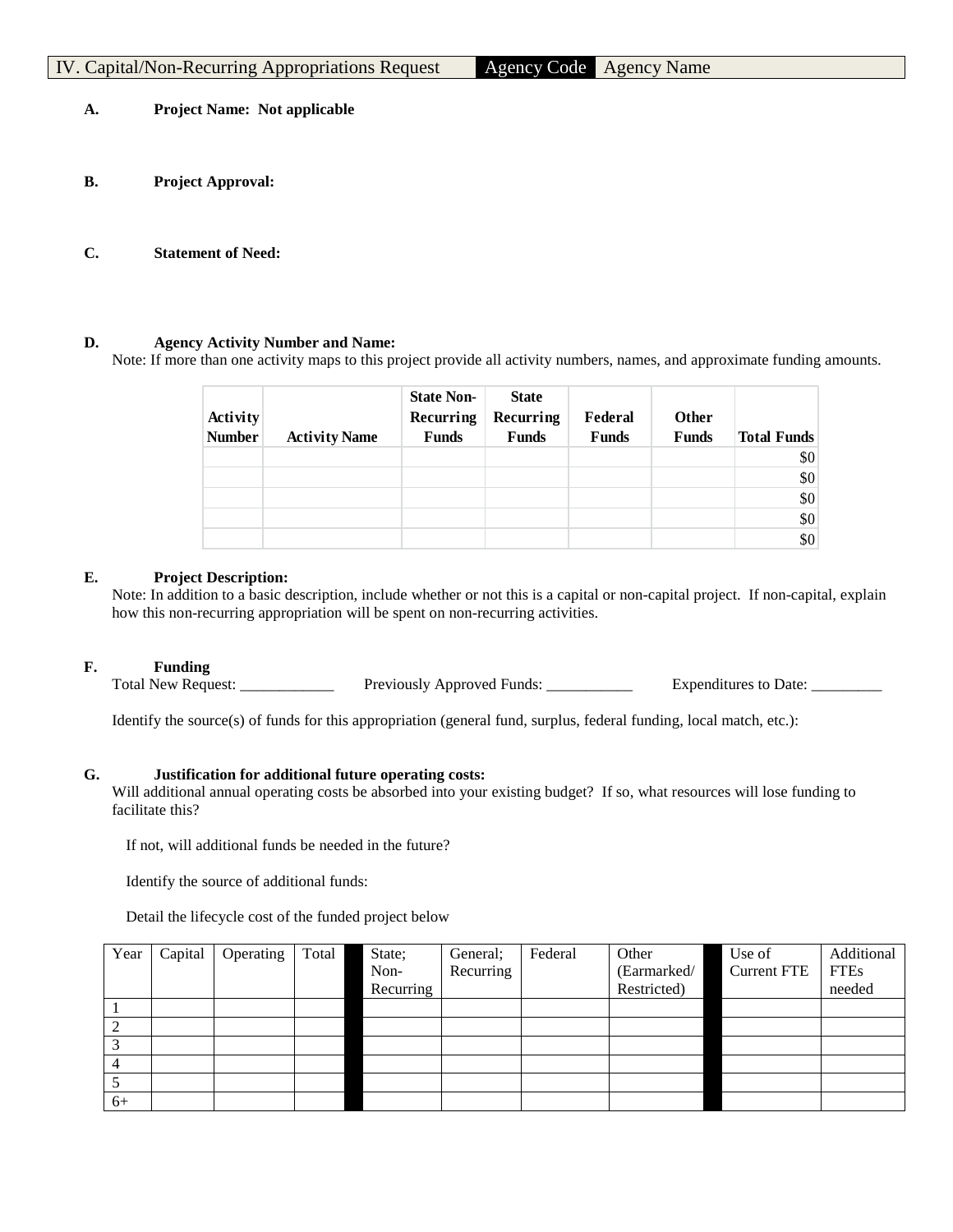#### **A. Proviso Number**

Using the renumbered 2012-13 proviso base provided on the OSB website indicate the proviso number *(If new indicate "New #1","New #2", etc.)*:

**Section 83 – S60 – Procurement Review Panel; Proviso 83.1**

Code

#### **B. Appropriation**

Related budget category, program, or non-recurring request (*Leave blank if not associated with funding priority)*:

#### **C. Agency Interest**

Is this proviso agency-specific, a general proviso that affects the agency, or a proviso from another agency's section that has had consequences?

**Agency-specific.**

#### **D. Action**

*(*Indicate Keep, Amend, Delete, or Add):

**Amend**

### **E. Title**

Descriptive Proviso Title:

**Filing Fee**

### **F. Summary**

Summary of Existing or New Proviso:

**The existing proviso authorizes the Procurement Review Panel to collect filing fees for most of the administrative reviews it has jurisdiction over (sections 11-35-4210(6); 11-35-4220(5); 11-35-4230(6), and/or 11-35- 4410). However, when the existing proviso was drafted, it omitted a fifth administrative review over which the Panel has jurisdiction: claims for sanctions for frivolous protests as set forth in section 11-35-4330.**

### **G. Explanation of Amendment to/or Deletion of Existing Proviso**

(If request to delete proviso is due to codification, note the section of the Code of Laws where the language has been codified):

**The Panel requests that the section referenced above, section 11-35-4330, be added to the existing language. The Panel also requests modification of the last sentence of the proviso so that it will be clear that requests for review that are not accompanied by the fee or waiver affidavit will be not be accepted. Finally, the Panel requests that all references to it in the proviso be started with a capital "P."**

**H. Explanation of how this proviso directs the expenditure or appropriation of funds, and why this direction is necessary**

**The existing proviso allows the Panel to collect a filing fee for each administrative review request. The filing fees help the agency to defray some of the costs associated with holding hearings. The requested changes will ensure that the Panel is authorized to collect a filing fee for all of the administrative reviews over which it has jurisdiction.**

**I. Justification**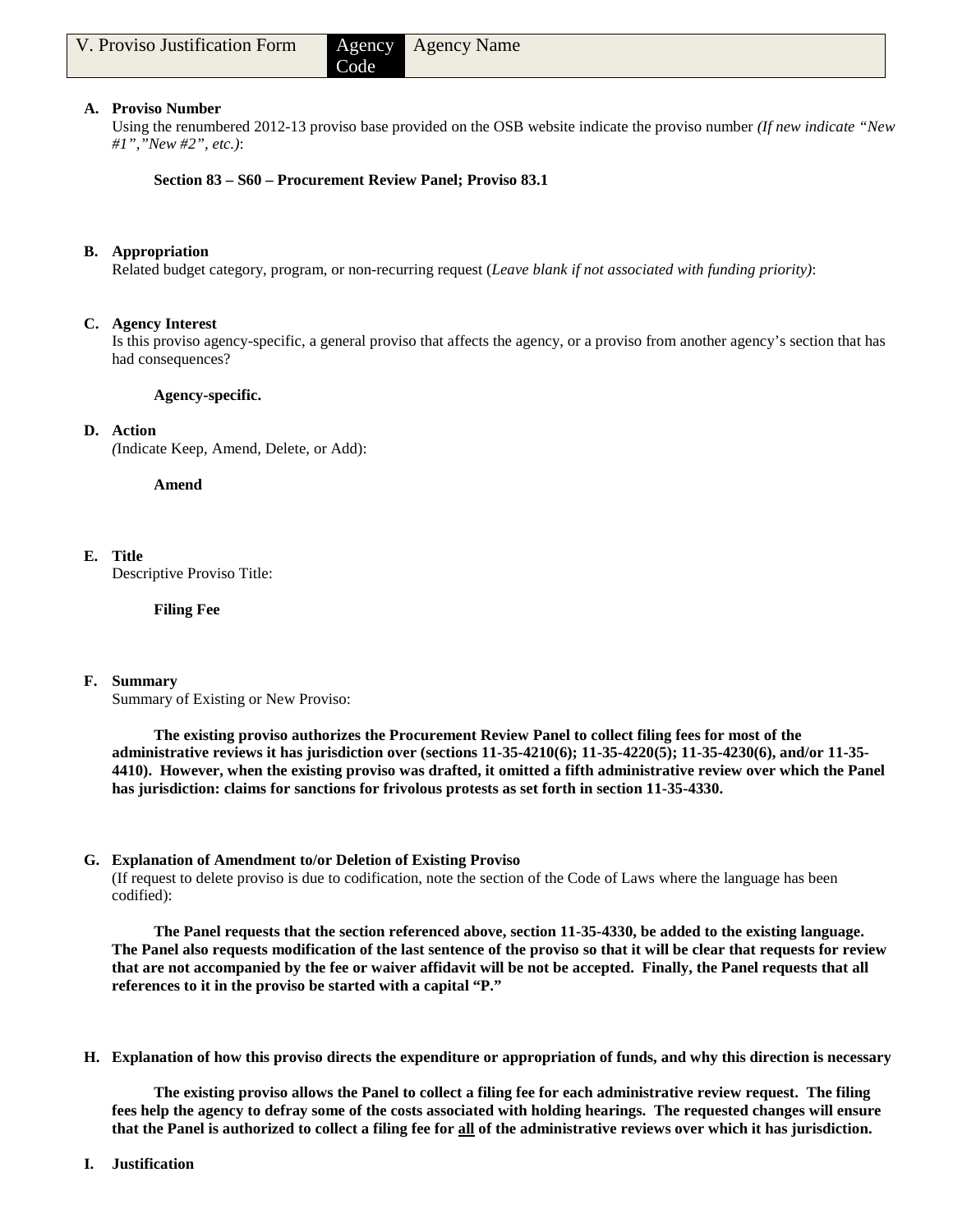**On December 13, 2010, the Panel held a full-day hearing on a request for costs and attorney's fees under section 11-35-4330. Because no filing fee could be collected, the Panel was solely responsible for the costs involved in conducting a hearing, including providing copies of the record to all parties and hiring a court reporter. The second change requested will ensure that time is not wasted when a party submits an appeal without the requisite fee. The final changes requested will make the entire text of the proviso consistent.**

**J. Fiscal Impact (Include impact on each source of funds – state, federal, and other)**

Code

**The first requested change will allow the Panel to offset the cost of hearings related to frivolous protests with fees paid by the party seeking the administrative review. The other requested changes will not have any fiscal impact.**

**K. Text of New Proviso with Underline or Entire Existing Proviso Text with Strikeover and Underline**

# **SECTION 83 - S60-PROCUREMENT REVIEW PANEL**

 **83.1.** (PRP: Filing Fee) Requests for administrative review before the South Carolina Procurement Review Panel shall be accompanied by a filing fee of two hundred and fifty dollars (\$250.00), payable to the SC Procurement Review Panel. The Panel is authorized to charge the party requesting an administrative review under the South Carolina Code Sections 11-35-4210(6), 11- 35-4220(5), 11-35-4230(6), 11-35-4330, and/or 11-35-4410. The funds generated by the filing fee shall be retained by the Panel and carried forward to be used for the operation of the Panel. Withdrawal of an appeal will result in the filing fee being forfeited to the Panel. If a party desiring to file an appeal is unable to pay the filing fee because of hardship, the party shall submit a notarized affidavit to such effect. If after reviewing the affidavit the Panel determines that such hardship exists, the filing fee shall be waived. Requests for administrative review will not be accepted unless accompanied by the filing fee or a notarized affidavit at the time of filing.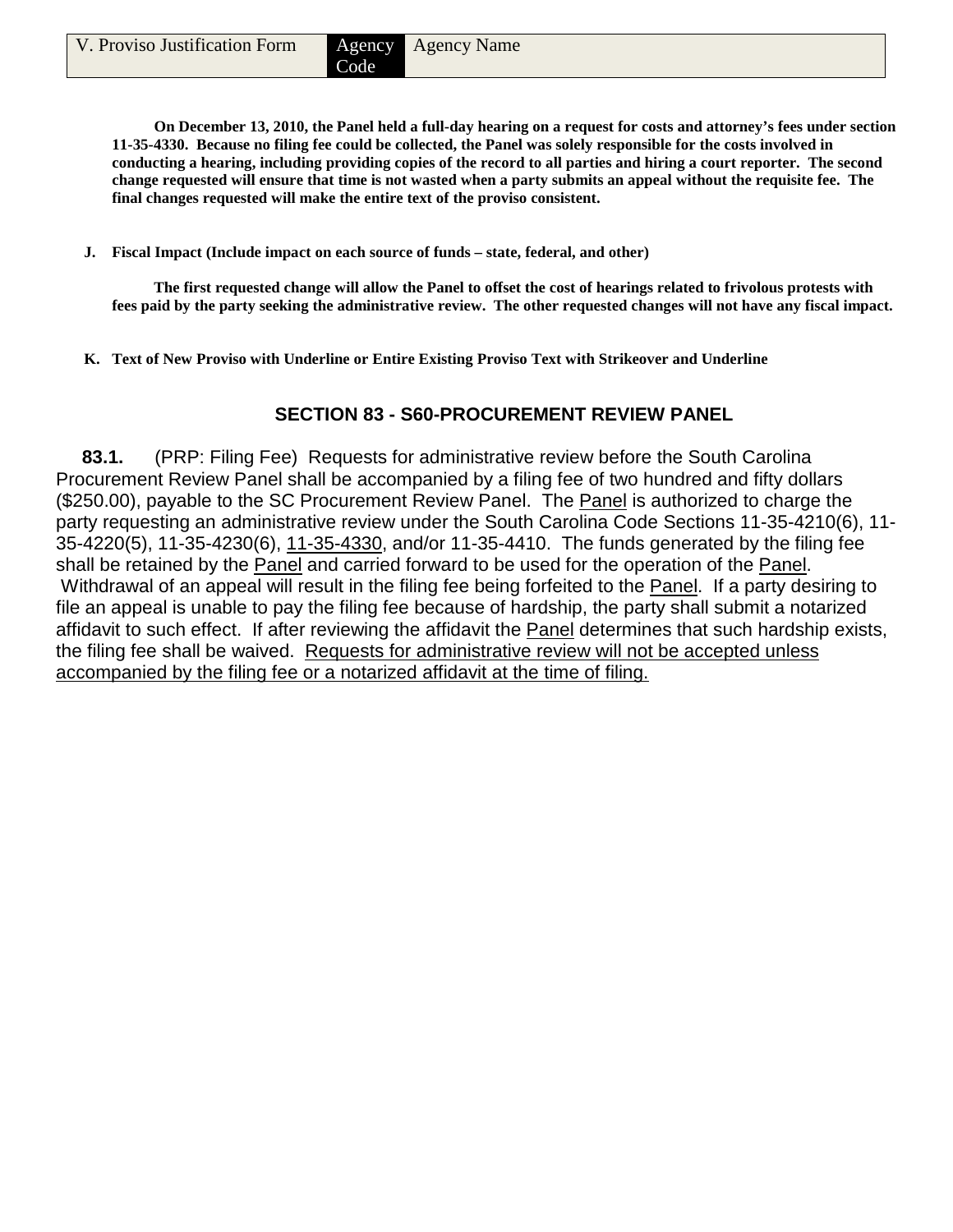| FY 2012-13 Agency Budget Request                                                                                     |     | Agency<br>Code | <b>S60 Procurement Review Panel</b>                                                                                           |
|----------------------------------------------------------------------------------------------------------------------|-----|----------------|-------------------------------------------------------------------------------------------------------------------------------|
| <b>Federal Aid Justification</b>                                                                                     |     | Not applicable | $\pmb{0}$                                                                                                                     |
| Summary<br>Award Title<br>CFDA Number/Title<br>Award Number (Federal)                                                | N/A |                | If "Other", identify:<br>Federal Agency<br><b>Start Date</b>                                                                  |
| Award Number (State)<br>Award Period                                                                                 |     |                | <b>Federal Subagency</b><br>End Date<br>If "Other", explain:                                                                  |
| <b>Financial</b>                                                                                                     |     |                |                                                                                                                               |
| <b>Total Award Amount</b><br>State Match Required?<br>Local Match Required?                                          |     |                | Amount Available in FY 2012-13<br>If "Yes", describe, and provide SAP Fund Number(s) of funding sources<br>If "Yes", describe |
| Assistance Type<br>Is administrative and/or indirect cost recovery permitted? If so, explain:                        |     |                | If "Other", explain<br>Explanation would be here.                                                                             |
| Will funds be passed-through to other entities? If so, what types of<br>entities, and how will funds be distributed? |     |                | Answer and elaboration here.                                                                                                  |